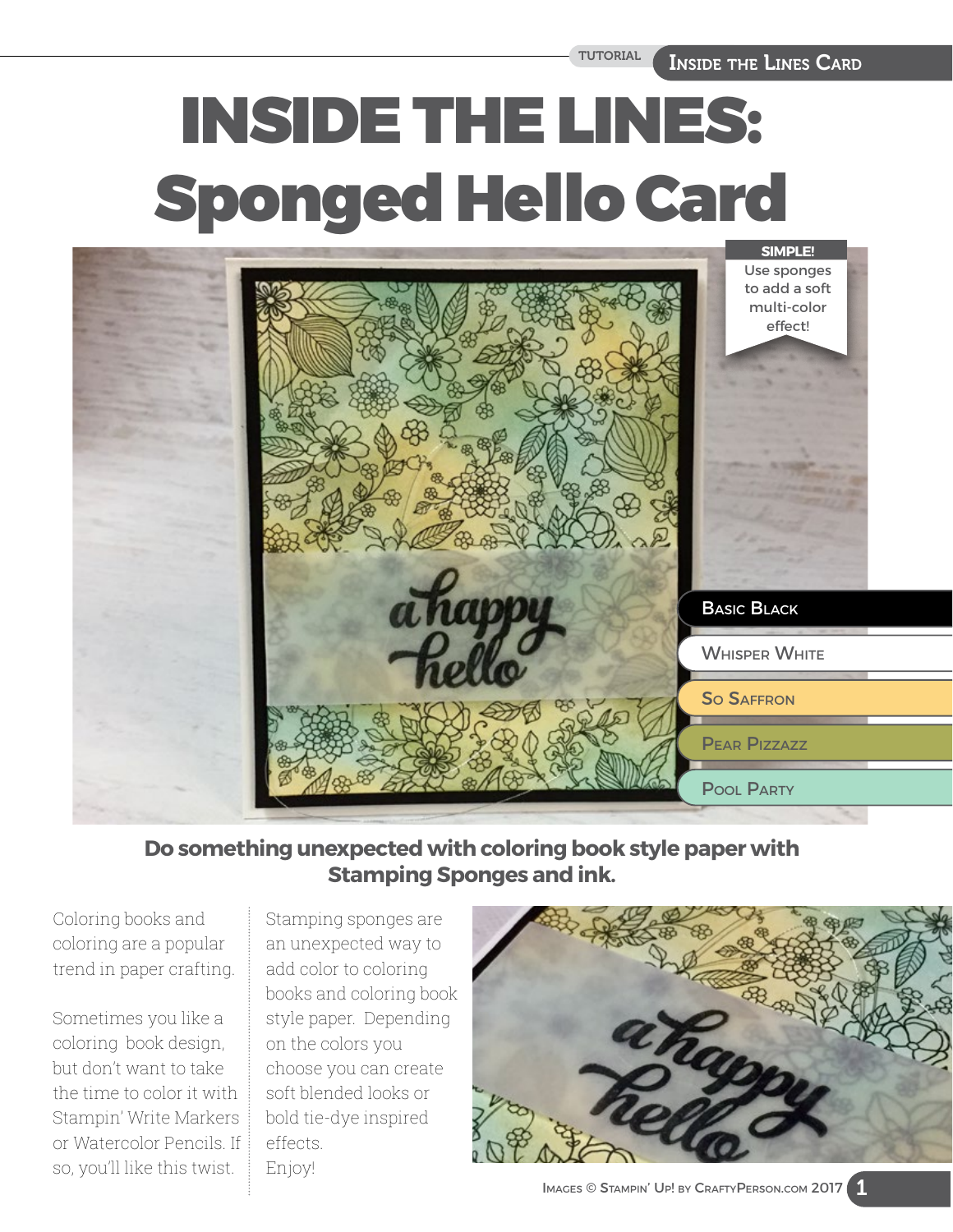## **STEP ONE**

If your coloring book paper has a white border, start by trimming it off by removing about 1/8" from one side and the bottom edge.





# **STEP TWO**

Cut paper to 3-3/4" x 5" using the Stampin' Trimmer.

A single 12" x 12" sheet of paper will provide enough for 6 cards.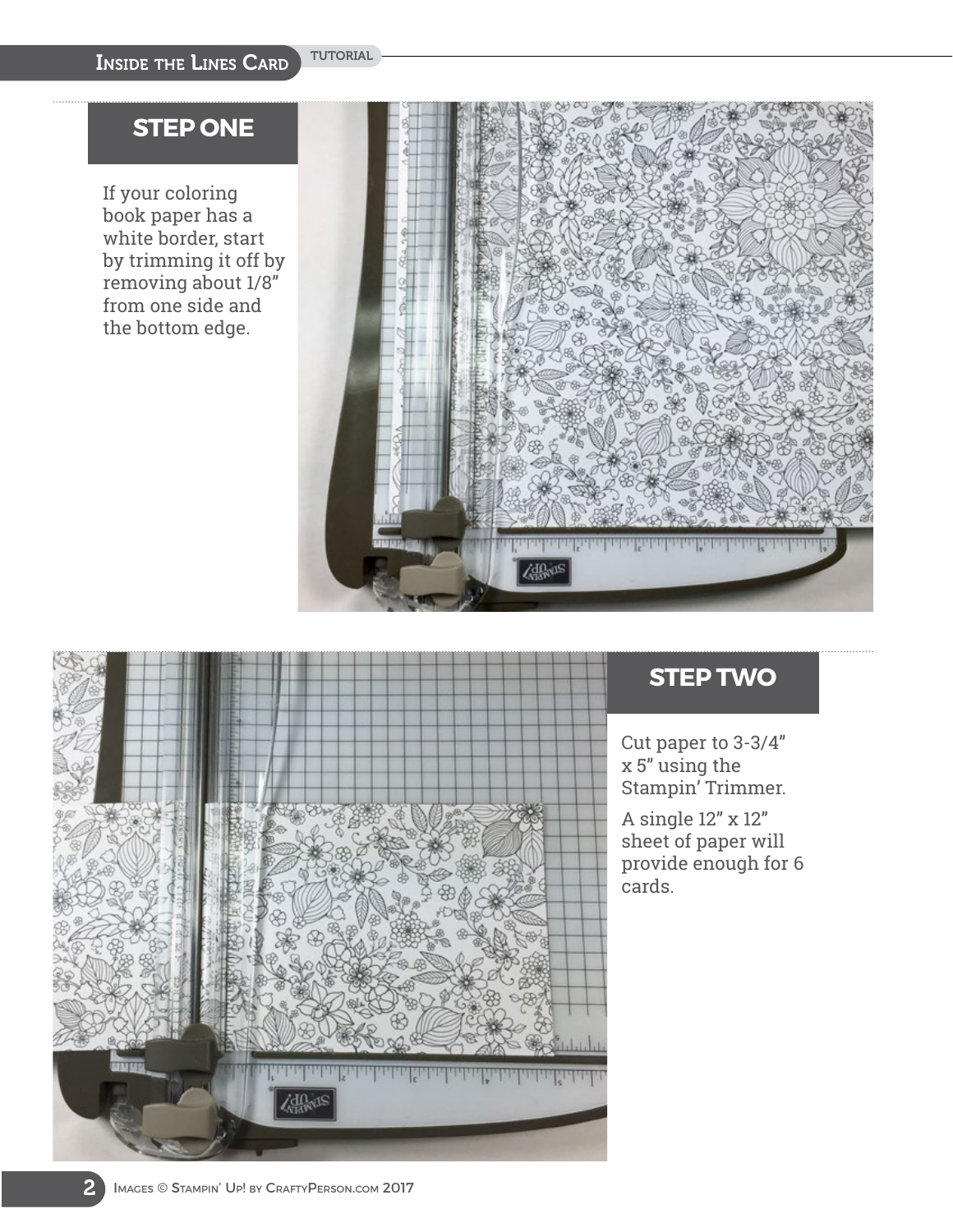#### Inside the Lines Card

# **STEP THREE**

Score a 1-1/2" x 4-3/4" piece of Vellum Cardstock at 1/2" and 4-1/4" along the 4-3/4" side.





# STEP FOUR

Stamp a greeting onto the center of the Vellum strip with Archival Basic Black in or Black StazOn ink.

To prevent the ink from smudging, set the Vellum aside to dry completely before adding the strip to the card.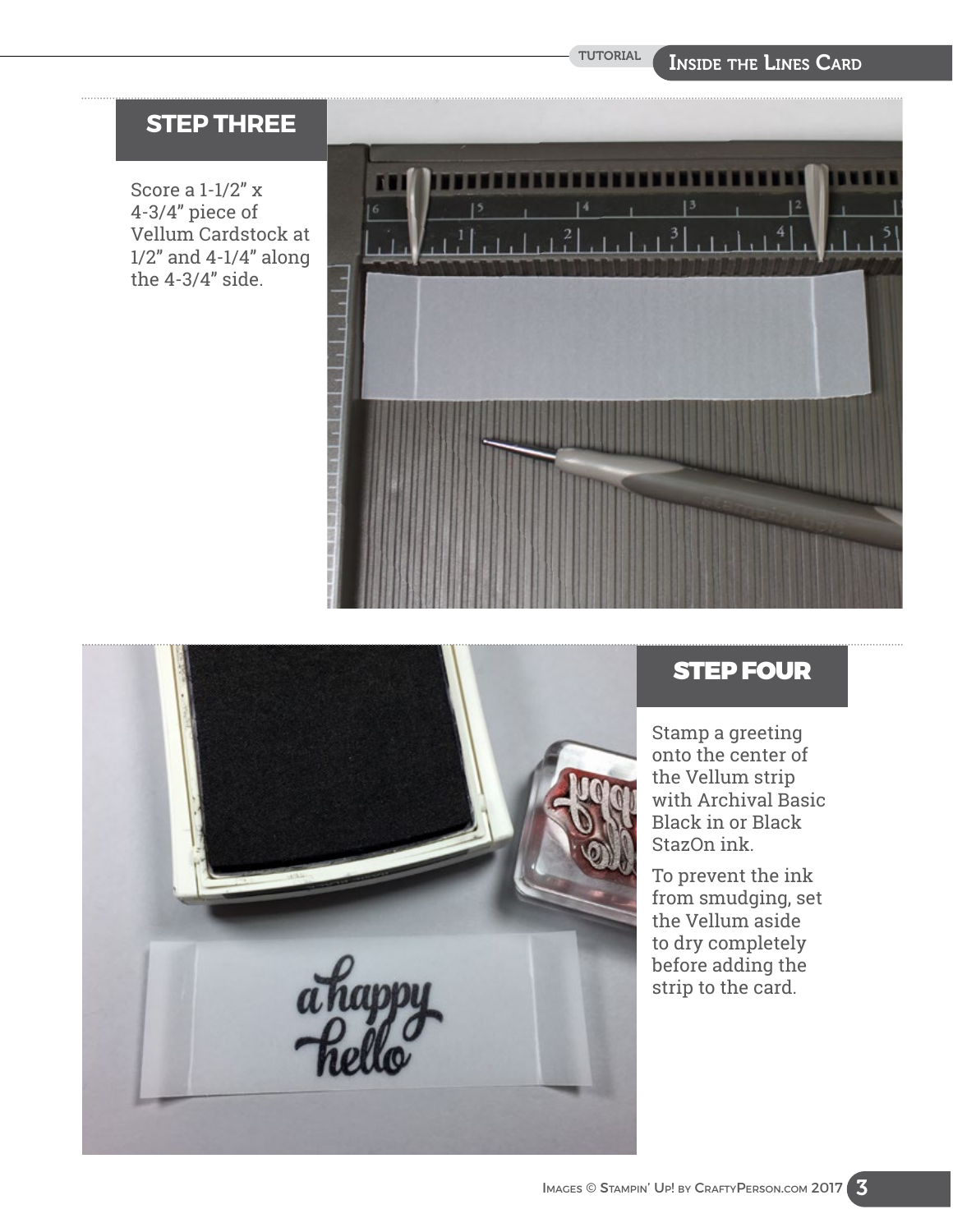# **STEP FIVE**

Ink a Stamping Sponge with So Saffron ink and sponge random areas of color around the paper. Re-ink the sponge as needed.

Repeat with Pear Pizzazz ink.

**TIP:** Cut Stamping Sponges into quarters with scissors to create easier to use sizes and more sponges for different colors.





# **STEP SIX**

Ink a Stamping Sponge with Pool Party ink and fill in the remaining white areas.

Overlap colors a bit to blend edges for a softer look.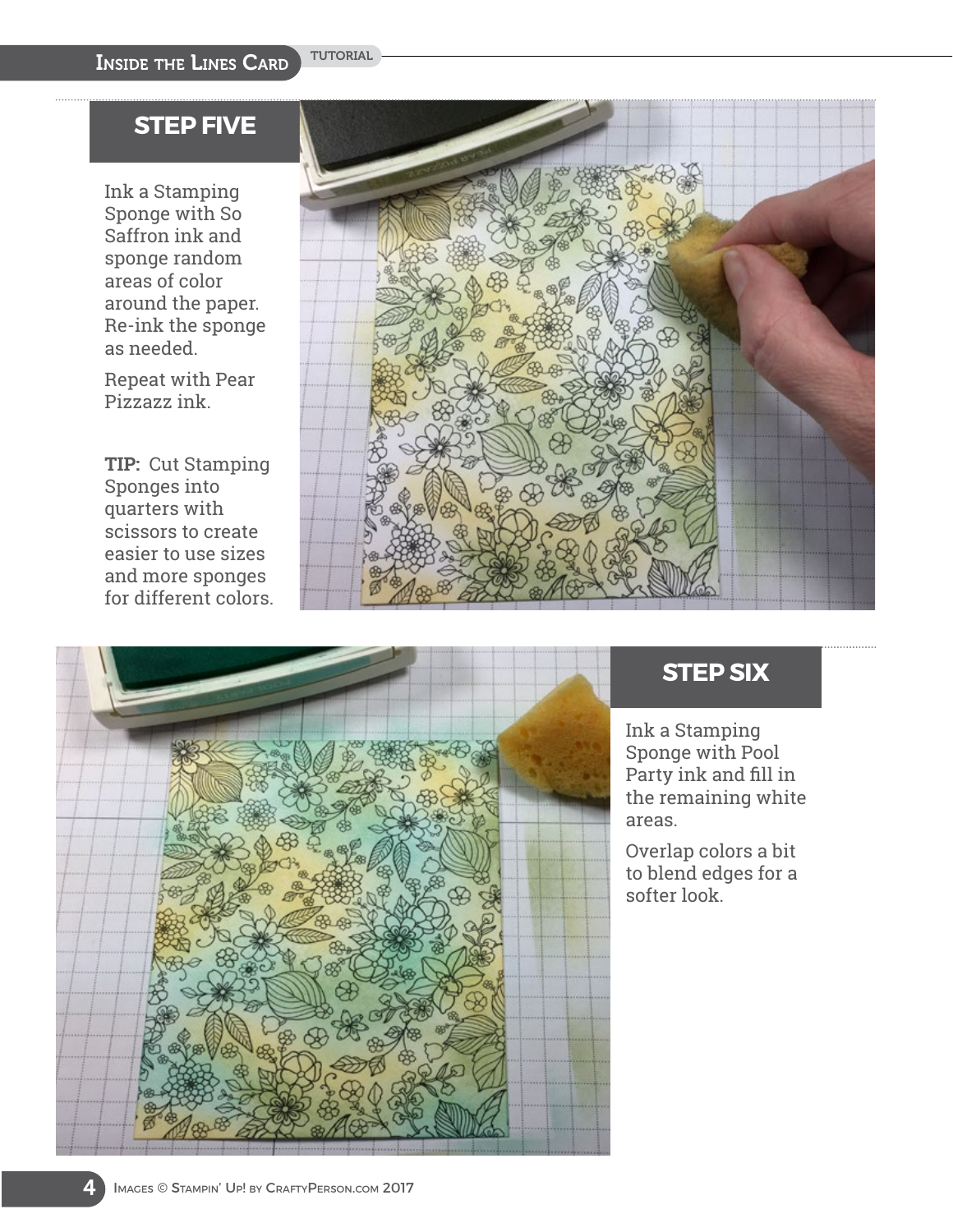### **STEP SEVEN**

Pinch one end of Silver Metallic Thread between thumb and index finger. Spread the other fingers and wrap the thread around 4-5 times. Cut thread.

Unwind the thread to remove twists and prevent kinking. Then rewrap the thread around your fingers again.





### **STEP EIGHT**

Place two Glue Dots behind the stamped greeting so they don't show through the vellum. This card has the Glue Dots behind the "a" and the "y".

Press the ends of the thread into one Glue Dot and the opposite side of the looped thread into the other Glue Dot.

Not all the thread pieces need to be attached.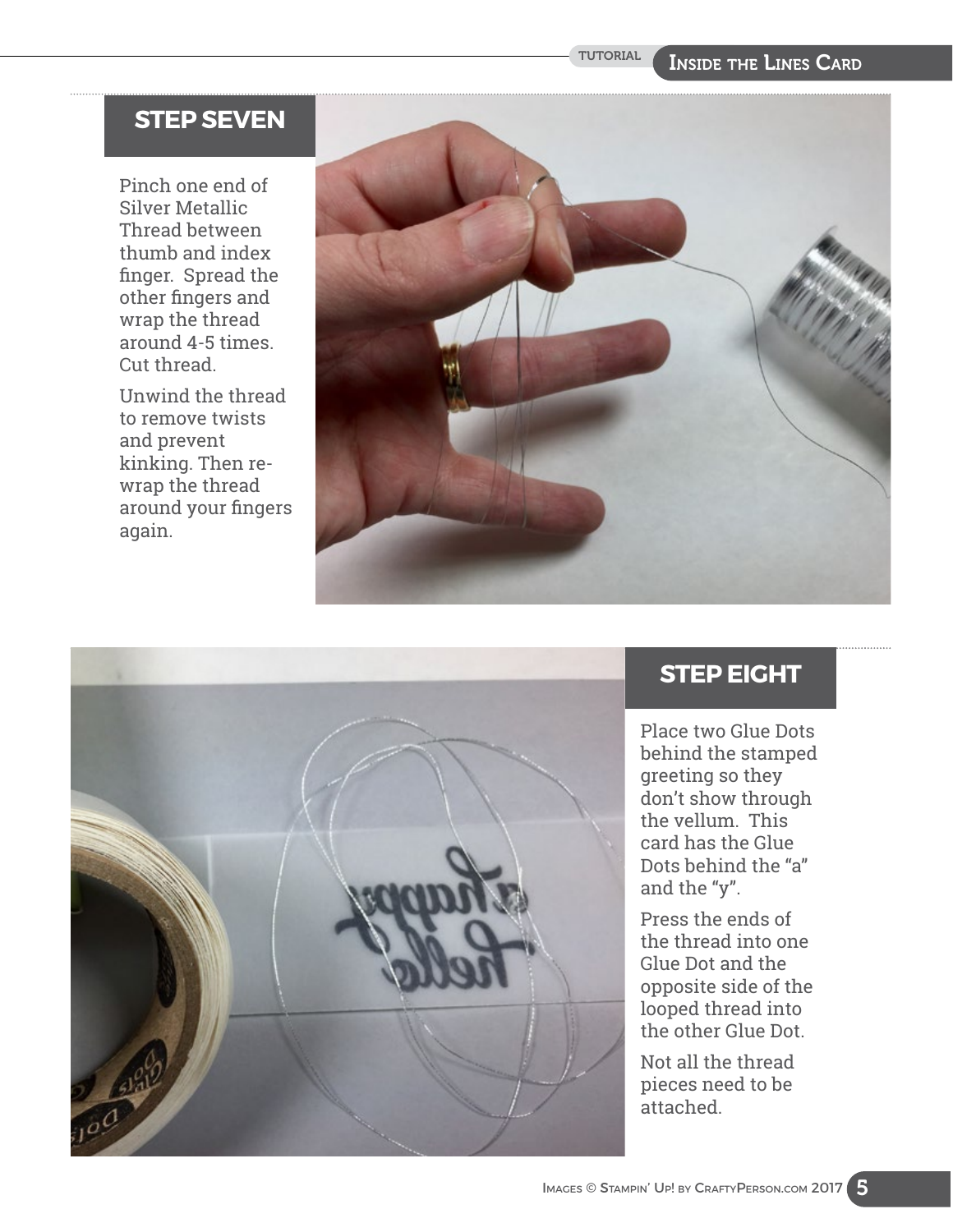#### **STEP NINE**

Fold the scored Vellum ends.

Adhere the end tabs behind the sponged paper.

Layer sponged paper onto Basic Black cardstock layer.

Layer that to the card front with Stampin' Dimensionals.

This quick and simple card is rich in detail and sure to bring a smile.